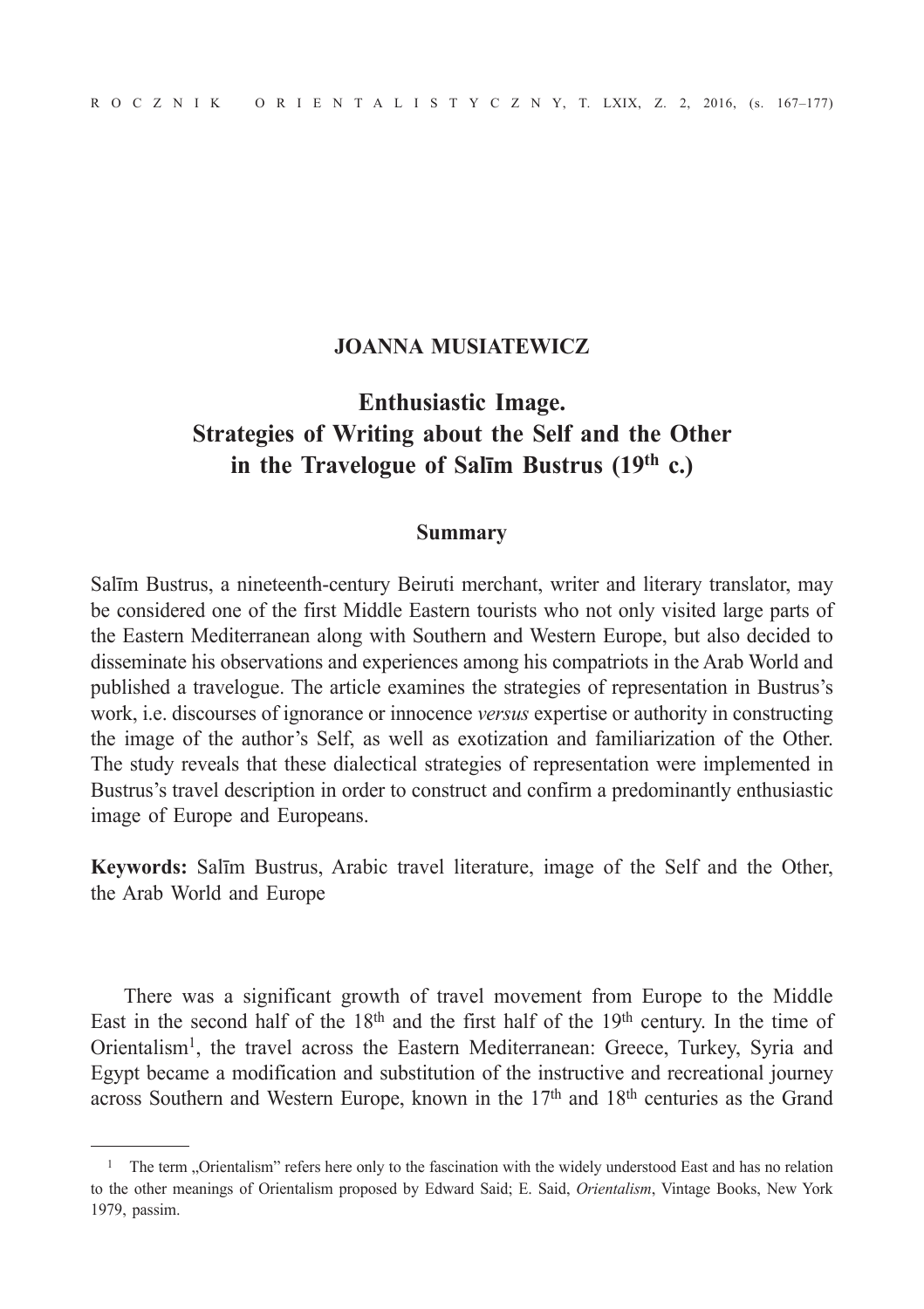Tour. Both destinations were so popular among young European gentlemen, and later ladies as well, that they may now be considered as tourism. Countless travelogues were written and published at these times. Many of this works became classics of travel literature and have been shaping the popular images of the places described on their pages since then<sup>2</sup>.

Simultaneously, the opposite movement, from the Middle East to Europe, was almost non-existent, although there were always some individual Middle Easterners who travelled across Europe on their diplomatic, commercial or educational visits<sup>3</sup>. Nevertheless, those Middle Eastern travelers and sometimes long-time dwellers in Europe were not tourists, and if they had left some descriptions of their travels, whatever kind those texts might have been, the image of Europe and Europeans sketched on their pages was usually more or less ambiguous<sup>4</sup>. The tourist movement from the Middle East to Europe began in the middle of the 19th century, with Salīm Bustrus, the protagonist of this article, as one of the first Middle Eastern sightseers who visited large parts of the Levant as well as Southern and Western Europe, or at least one of the first tourists from the region who published a travelogue.

Even a preliminary reading of Bustrus's work reveals a dialectic of writing about the Self and the Other concealed in the text. The term "dialectic" is understood here as a coexistence of only ostensibly contradictory strategies of representation that could interweave and overlap each other, i.e. discourses of ignorance or innocence *versus* expertise or authority when constructing the image of the author's Self, as well as exotization *versus* familiarization of the Other. These strategies of representation were implemented in Bustrus's travelogue by means of selected stylistic and rhetorical devices, adequate narrative techniques or assorted subject matter. The following article examines

<sup>&</sup>lt;sup>2</sup> Among the most famous travelogues written by Europeans about the Middle East until the first half of the 19th century are: F.R. de Chateaubriand, *Itinéraire de Paris à Jérusalem et de Jérusalem à Paris en allant par la Grèce, et revenant par L'Égypt, la Barbarie et l'Espagne*, Le Normant, Paris 1811; A. de Lamartine, *Souvenirs, impressions, pensées et paysages pendant un voyage en Orient (1832–1833)*, Librarie de Charles Gosselin & Librarie de Furne, Paris 1835.<br><sup>3</sup> The literature concerning this subject is extensive. The pivotal studies on the earliest Middle Eastern, particularly

Arab travelers in Europe include: B. Lewis, *The Muslim Discovery of Europe*, W.W. Norton & Company, New York & London 1982; N. Matar, *Europe through Arab Eyes, 1578–1727*, Columbia University Press, New York 2009; Idem., *In the Land of Christians. Arabic Travel Writing in the Seventeenth Century*, Routledge, New York & London 2003. After the Napoleonic campaign in Egypt and in the time of the growing influence of the European powers in the entire Middle East, the number of the Arab, Persian or Turkish visitors to Europe increased significantly, but most of them came to Europe as members of educational missions, that were send by Middle Eastern rulers to learn the secrets of Western progress and development. For the information on the nineteenth-century Arab students in Europe *v.* J. Heyworth-Dunne, *An Introduction to the History of Education in Modern Egypt*, Luzac & CO., London 1939; Abu-Lughod I.A., *Arab Rediscovery of Europe. A Study in Cultural Encounters*, Princeton University Press, Princeton 1963; A. Louca, *Voyagers et Écrivains Égyptiennes en France au XIX siècle*, Didier, Paris 1970; R.R. al-Tahtawi, *An Imam in Paris. Account of a Stay in France by an Egyptian Cleric (1826–1831)*, D.L. Newman (tr. and ed.), Saqi Books, London 2011.

<sup>4</sup> For the prominent example of this ambiguous image of the West in Arabic travel literature of the first half of the 19th century *v.* R.R al-Tahtawi, op. cit.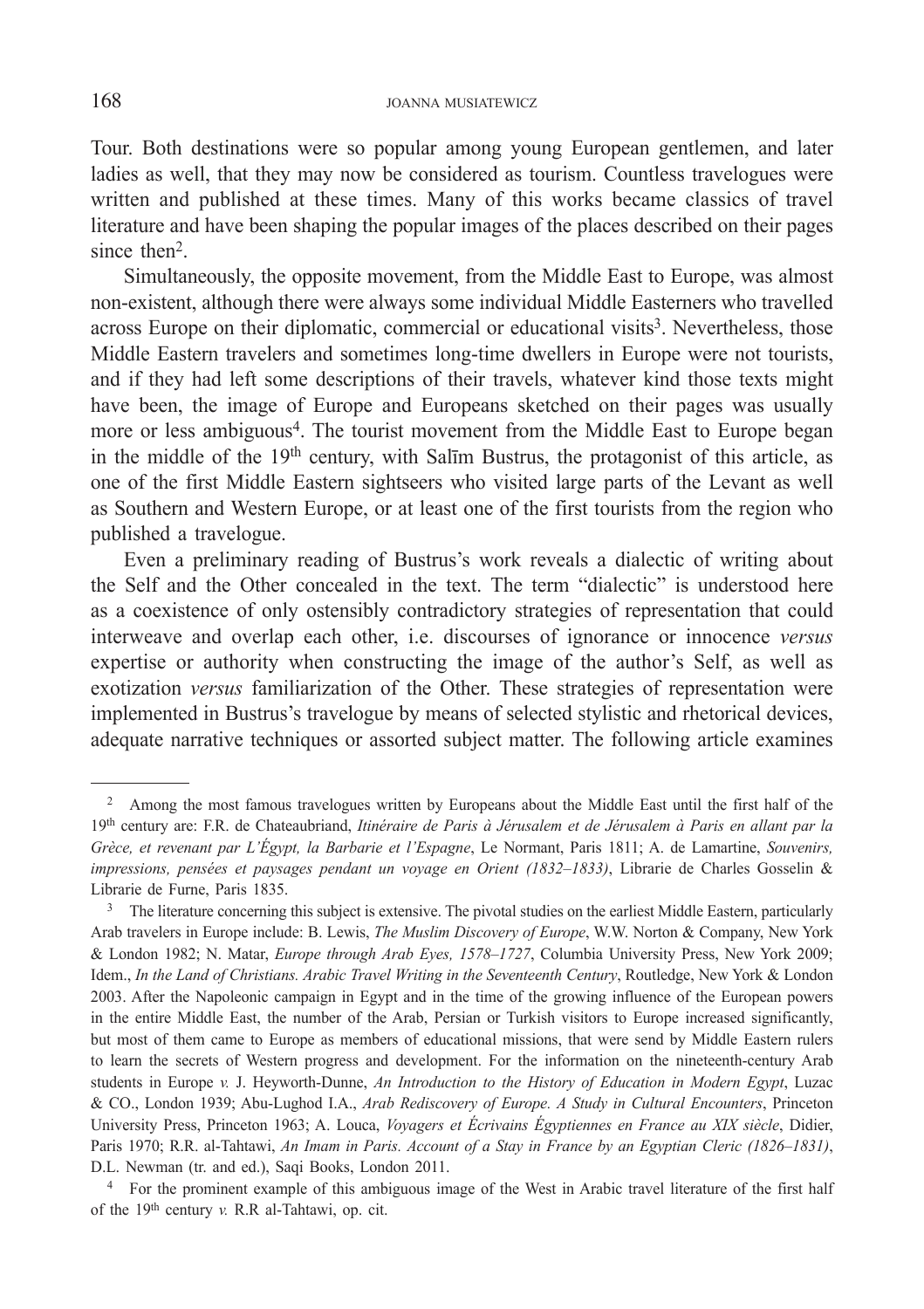some examples of the aforementioned discourses and their role in creating and confirming a predominantly enthusiastic image of Europe and Europeans sketched in Bustrus's travelogue. It seems to be an important issue for the studies of the nineteenth-century Arabic travel literature, since this gullible enthusiasm distinguishes the work discussed here from the majority of travelogues that preceded it in the Arabic literature.

#### **The author and his travelogue**

Salīm Bustrus<sup>5</sup> (1839, Beirut – 1883, Folkestone) was a member of a rich and influential Christian family of Beirut. Following his ancestors businesses and passions, he became not only a successful merchant, but also a writer and a literary translator. After living and working in Ottoman Syria and Egypt, he eventually moved and established his international trading house in Britain. In 1855, a mere teenager residing in the Middle East, Bustrus, accompanied by one of his cousins, went on a six-month tour round the Levantine and Egyptian coasts as well as Southern and Western Europe, in order to recuperate from a serious illness<sup>6</sup> in a more moderate climate. Although a direct reason for Bustrus's travel differed from those of other young Arabs of the 19th century, who visited mainly France and England for strictly educational purposes, his Grand Tour may be not only counted among recreational excursions, but could be also treated as an instructive journey. Visiting Malta, Italy, France, England, Belgium, Prussia, Austria-Hungary, as well as Greek and Turkish shores, from  $27<sup>th</sup>$  of March till 1<sup>st</sup> of October<sup>7</sup>, Bustrus could not only relax and enjoy his free time, but also observe Europe and Europeans and study their science and culture. Moreover, as an enthusiast of modernization and westernization, he decided to disseminate his travel experiences among his compatriots in the Arab World.

Bustrus's travel description, titled *An-Nuzha aš-Šahiyya fī ar-Riḥla as-Salīmiyya* ("Pleasant Wander through Salīm's Travel"), was published in Beirut in 1856. Although the text is arranged in a chronological order, in accordance with the travel itinerary,

<sup>5</sup> The main references for the biographical information about Bustrus are: Y.I. Sarkīs, *Mu'ǧam al-Maṭbū'āt al-'Arabiyya wa-al-Mu'arraba*, vol. 1, Maṭba'at aṯ-Ṯaqāfa ad-Dīniyya, Cairo s.d., column 563; L. Šayhū, *Al-Ādāb al-'Arabiyya fī al-Qarn at-Tāsi' 'Ašar*, vol. 2, Maṭba'at al-Abā' al-Yasū'iyyīn, Beirut 1910, pp. 113–114; Ǧ. Zaydān, *Mašāhīr aš-Šarq fī al-Qarn at-Tāsi' 'Ašar*, vol. 2, Maṭba'at al-Hilāl, Cairo 1922, pp. 145–147 and Q. Wahab, *Al-Muqaddima*, in: S. Bustrus, *An-Nuzha aš-Šahiyya fī ar-Riḥla as-Salīmiyya*, Dār as-Suwaydī li-an-Našr wa-at-Tawzī', Al-Mu'assasa al-'Arabiyya li-ad-Dirāsāt wa-an-Našr, Abu Dhabi & Beirut 2003, pp. 12–13; a short biography of Bustrus is included in: C. Brockelmann, *Geschichte der Arabischen Literatur*, Supplement vol. 2, E.J. Brill, Leiden 1938, p. 757; For more detailed information on Arabic and Western references to Bustrus's biography and his travelogue, as well as some preliminary remarks on its content that are elaborated in this article *v.* J. Musiatewicz, *A Young Lebanese in the Nineteenth-Century European City: Rome, Paris, London, Berlin and Vienna in the Eyes of Salīm Bustrus*, in: *Traditional Orient, Modern Orient. Literary studies*, A. Bednarczyk, M. Kubarek, M. Szatkowski (eds.), Wydawnictwo Naukowe Uniwersytetu Mikołaja Kopernika, Toruń 2015, pp. 21–36.

<sup>6</sup> S. Bustrus, *An-Nuzha aš-Šahiyya fī ar-Riḥla as-Salīmiyya*, Beirut 1856, p. 2.

<sup>7</sup> S. Bustrus, op. cit., pp. 2, 130.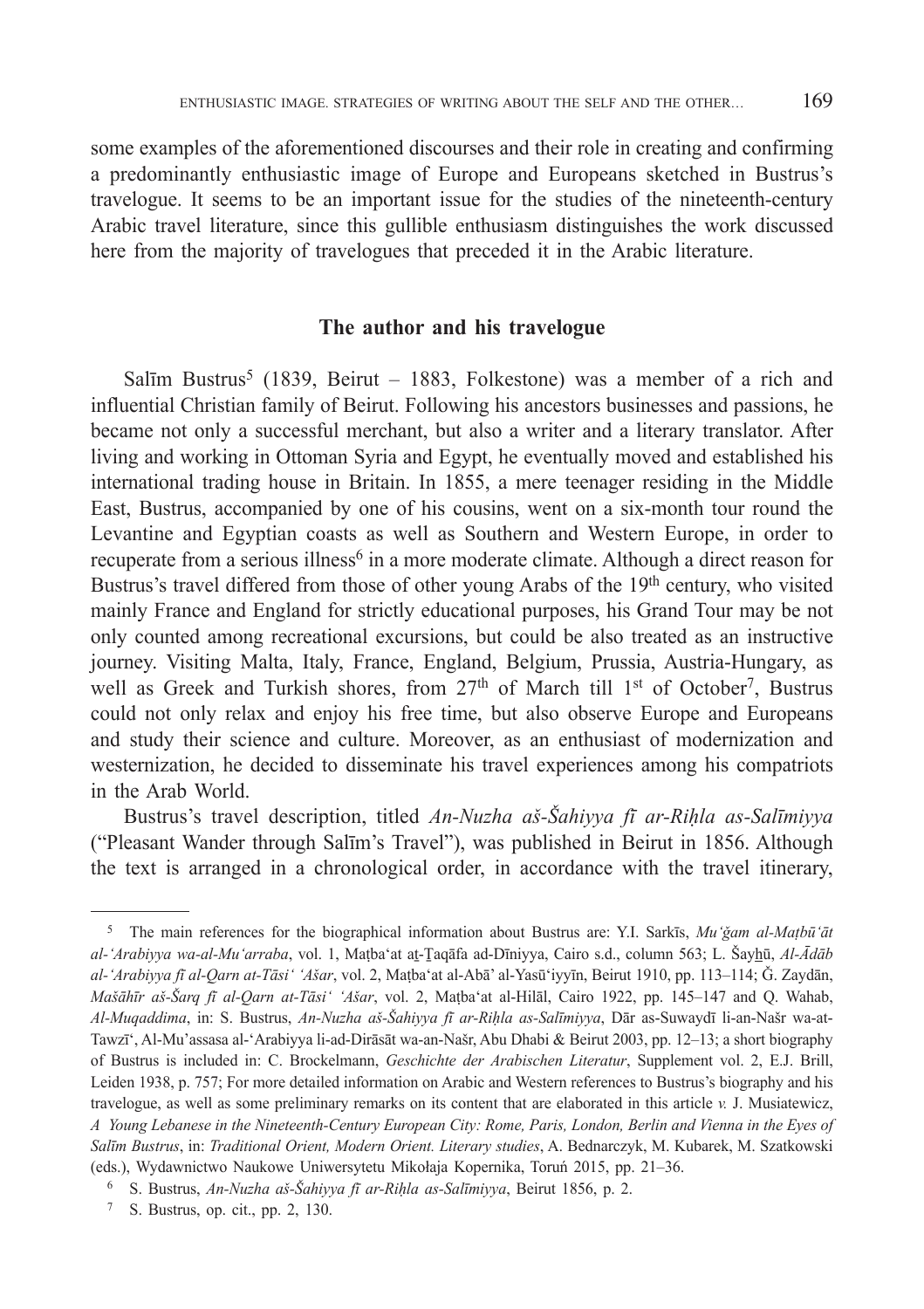the author did not mention the exact dates of his records. Thus, the composition of the travelogue might be compared to the composition of memoirs, where observations and experiences are summarized. Like most of the nineteenth-century Middle Eastern travel literature, Bustrus's work is mainly descriptive. The obsession with facts and figures and aversion to share too many personal impressions and feelings is easily noticeable in *An-Nuzha*. Therefore, it may be classified as a mixture of a simple logbook and a collection of excerpts from guidebooks<sup>8</sup>. Although it cannot rather be considered as an exciting travel narrative with an extensive storyline and sophisticated means of expression, its content provides an interesting material for literary and cultural interpretation, if the strategies of representation that were used by Bustrus are studied.

# *Thus speaks a poor servant*

As it is believed that travels broaden travelers' minds and widen their horizons, the explicit or implicit references to the process of gaining knowledge and experience may be considered fundamental for the author's Self-description in the majority of travelogues. *An-Nuzha*, where the traveler's formation is expressed through the discourses of ignorance or innocence *versus* expertise or authority, is not an exception. Before studying the exemplary stylistic and rhetorical devices, as well as narrative techniques used and subject matter selected by Bustrus in order to construct a desirable image of the traveler and travelogue writer, some terminological comments may be considered essential. The concept of innocence used in the article is borrowed from Mark Twain's satirical memoir *The Innocents Abroad*, where the nineteenth-century American writer wittily criticized both the contemporary sentimental and pompous travel literature, as well as his travelling companions, for their naivety and ignorance<sup>9</sup>. In relation to ignorance and innocence, the term "authority" is understood here mainly as supplemental to the term "expertise". Thus, it means a quality of someone who not only knows a lot about the subject, but is likewise respected because of this knowledge. The other meaning of authority, as a power and ability to control, may be also applied in some cases studied here. Since the discourses of ignorance or innocence *versus* expertise or authority seem to be the most visible stylistic, rhetorical, narrative, as well as content related strategies of representation in *An-Nuzha*  and affecting the second aforementioned dialectic, i.e. exotization and familiarization of the Other, they will be studied here most extensively.

The author of *An-Nuzha* opened his work by the invocation to God, the Creator of the Universe, the Celestial Sphere and Earth, stars and waters<sup>10</sup>. Although in the 19<sup>th</sup> century such apostrophes, usually even more elaborate, were still almost compulsory in many

 <sup>8</sup> Cf. I. Abu-Lughod, op. cit., p. 78; A. Havemann, *A View of the "Other": Berlin in 1855 through the Eyes of Salīm Bustrus*, in: *Les Européens vus par les Libanais à l'époque ottoman*, B. Heyberger, C. Walbiner (eds.), Orient-Institut der DMG Beirut & Ergon Verlag Würzburg, Beirut 2002, p. 116. 9 M. Twain, *The Innocents Abroad or the New Pilgrims' Progress*, Hartword & Conn, San Francisco 1869.

<sup>10</sup> S. Bustrus*,* op. cit., p. 2.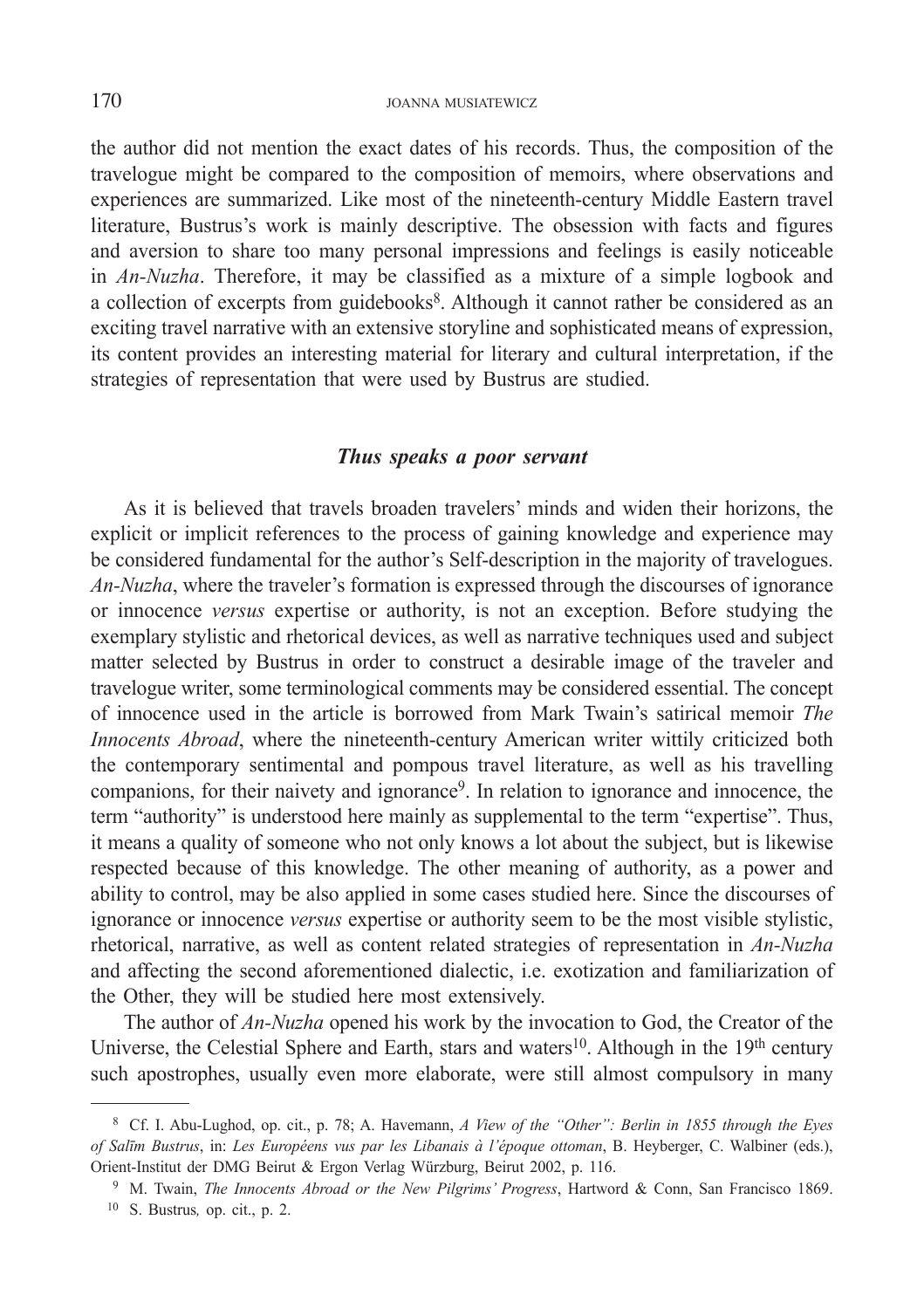genres of Arabic literature written by Muslims and Christians alike, they should not be perceived here as a mere convention and therefore ignored as a mean of persuasion. By addressing God, Bustrus not only referred to Arabic literary tradition, but also might have figuratively asked for divine inspiration and approval, building the author's prestige on the foundation of God's infinitive knowledge. Immediately after the opening invocation, Bustrus continued his efforts to establish his authority as a traveler and travelogue writer by a firm and peremptory declaration "thus speaks". However, he simultaneously applied a *figura modestiae* and humbly named himself "a poor servant". In this way, probably not deliberately, he announced an ambiguous role that he would be playing in his work: a teenager, visiting Europe for the first time in his life on one hand, and an experienced traveler and travelogue writer on the other. Although the latter role may be seen as intended by Bustrus and therefore predominant in *An-Nuzha*, the former one can be easily read between the lines.

#### **Obsession with numbers**

From the very beginning the readers of Bustrus's travelogue recognize that the text is going to be extremely detailed. The accurate and practical data were probably intended to make the author of *An-Nuzha* a specialist in logistics of travel. He provided his readers with precise time references. He mentioned the exact hours of the steamer passing by the subsequent port towns on his way between Beirut and Alexandria<sup>11</sup> and frequently wrote about the length of his sojourns in the cities visited. Drawing an example from some popular guidebook authors, he extensively informed his readers on the conditions that one had to meet to enter the pavilions of the Word Exposition in Paris<sup>12</sup>.

In many passages Bustrus struggled to present himself not only as an experienced travel guide, but also as an expert on the places visited. Descriptions of the cities and monuments that he saw are exceptionally minute in his travelogue, although not always correct. He noted the dimensions of buildings, statutes, streets and squares. The passage about the papal library in Vatican might stand as an example of his inquisitiveness in collecting the material for his work. He specified not only the length of library halls, but also the number of printed volumes and manuscripts in Latin, Greek and Eastern languages that were stored there<sup>13</sup>. Numbers of the inhabitants in the cities on Bustrus's itinerary are also provided in his travelogue, as well as other statistics, which are typical for the nineteenth-century Middle Eastern works about the West and comply with the European "passion for statistics"14 of the time as well. For instance, although Bustrus was seriously ill during his visit in London and spent most of the time in his hotel room,

<sup>11</sup> Ibid., p. 2.

<sup>12</sup> Ibid., pp. 57, 64–65.

<sup>13</sup> Ibid., p. 35.

<sup>14</sup> J. Osterhammel, *The Transformation of the World. A Global History of the Nineteenth Century*, Princeton University Press, Princeton & Oxford 2014, pp. 28–29.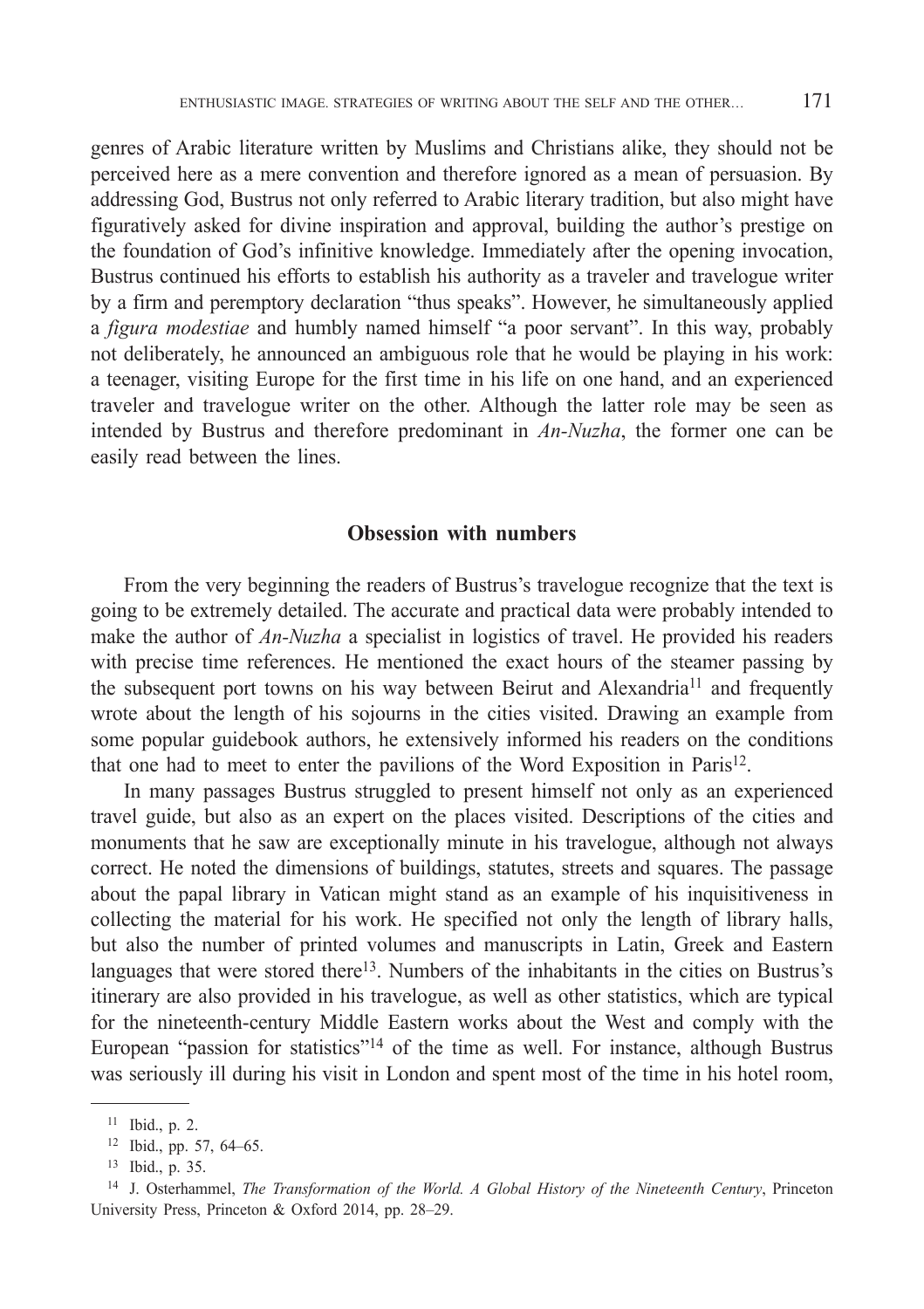he managed to collect and share with his readers many precise and detailed quantitative information about the capital of England. He noted number of its streets, households, churches, schools, prisons, theatres, department stores, railway stations, even steamers and boats on the River Thames. He characterized London's population by counting tailors, carpenters and shoemakers living and working in the city, as well as provided his readers with some nutrition data, like the number of sheep, cows, goats, fish and other animals eaten yearly by the Londoners<sup>15</sup>.

# **The world explained**

Explanation may be seen as another mean of establishing the authority of the traveler and travelogue writer in *An-Nuzha*. Bustrus often, however rather briefly and sometimes even incorrectly, referred to the history of the places visited and monuments seen. He mentioned some names of the founding fathers of cities, palaces, public buildings, like Alexander the Great when describing Alexandria16. He also frequently seized the opportunities to boast of his erudition. In the passages about the Vatican Museum collections he proved to have some knowledge of the history of European art, when he mentioned the names of two artists whose works were exhibited to visitors there, i.e. Rafael Santi and Michelangelo<sup>17</sup>. He did not hesitate to deliver some authoritative judgments, as in the case of the closing paragraph about the modernized city of Alexandria, when he stated: "To sum up, we say, that if this city maintains this level of development in care (…) it will be soon counted among the most beautiful cities of Europe"<sup>18</sup>.

Not surprisingly, The Parisian World Exposition was certainly one of the main objectives of Bustrus's travel to Europe. He confessed in his memoirs that the information about it had reached him before and he had wished to take part in it. Thus, he confirmed that he had prepared himself intellectually before the journey19. After visiting the Expo pavilions, he ascertained his readers, that it was "undoubtedly worth the trip from the remotest countries"20. He firmly believed that everything mankind was able to produce, as well as all fruits of nature and other resources, were exhibited there $2<sup>1</sup>$ . As a son of a merchant, he could not help himself admitting with regret that Syria was not participating in the event at all. Being probably aware of the Western fondness for oriental art, he expertly noticed, that some luxurious goods that were manufactured in his homeland might have been interesting from the European point of view<sup>22</sup>.

 $21$  Ibid.

<sup>15</sup> S. Bustrus, op. cit., pp. 103–104.

<sup>16</sup> Ibid., p. 4

<sup>17</sup> Ibid., pp. 35, 37.

<sup>18</sup> Ibid., p. 7.

<sup>19</sup> Ibid., p. 57.

<sup>20</sup> Ibid.

<sup>22</sup> Ibid., p. 61.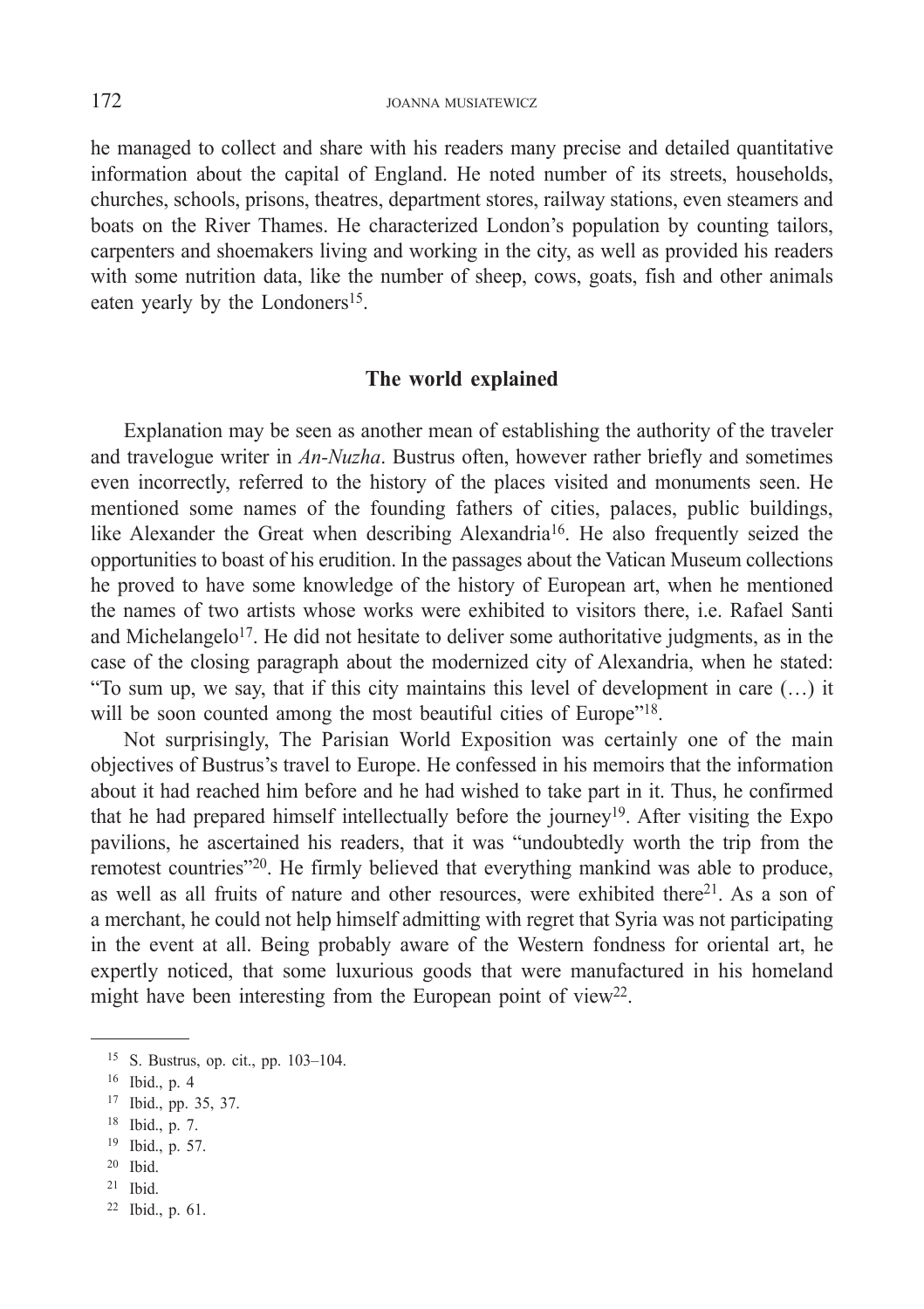Bustrus was particularly fascinated by the European order and organization, thus, by explaining their rules, he wanted to educate his readers in this discipline. In Paris, he was amazed by colorful streetscape and traffic management: pavements for pedestrians, unpaved roads for carriages, right-hand traffic regulations and traffic officer supervision23. He also described in detail many customs and rules observed in galleries, theatres and other public places. The author of *An-Nuzha* was also fond of Europeans in general. He was particularly impressed by the character and behavior of Parisians who appeared to him as kind, friendly, sociable and hospitable24. He noted the quality of care that the veterans residing in the Hôtel des Invalides enjoyed, and gave it as an example of French virtues<sup>25</sup>.

According to Bustrus, the most praiseworthy aspect of European character, especially French, was people's predilection for science and innovation. He devoted extensive paragraphs of his work to descriptions of inventions, like periscope or telegraph26. In his opinion, the social consequences of technical progress and industrial revolution were astonishing. He was amazed by the lifestyle of Parisian elites, whom he perceived idealistically as people who could spent their lives only on entertainments because of profits from real estate and shares in various companies<sup>27</sup>. The negative aspects of European life are almost entirely omitted in *An-Nuzha,* and only once Bustrus had the courage to admit some inequalities among the Parisian population<sup>28</sup>. These mostly stereotypical and in fact extremely naive remarks and explanations reveal how the intended discourse of expertise and authority inevitably turns into or overlaps with the factual innocence and ignorance, so typical for travelogues in general and in particular those written by young people.

One of the most evident examples of this mixture of ignorance and expertise strategies in explanation may be found in Bustrus's passage about the zoological garden in Cairo, where he mentioned some species he had probably never seen before, like rhinoceros. His observation must have been thus amateurish, but still, he used the opportunity to manifest his alleged knowledge. According to Bustrus, rhinoceros resembled a gazelle, when the color of its skin was considered, but when its moves were observed, it might have been compared to a donkey. He remarked the horn between its nostrils, but he also noted the hooves. In the end, he stated that the rhinoceros was a really odd creature, as the horn and the hooves would have never gone hand in hand with each other<sup>29</sup>.

26 Ibid., pp. 74–75, 76–78.

28 S. Bustrus, op. cit., p. 56.

29 On may ironically notice, that this description refers to a unicorn (Arabic term *waḥīd al-qarn*, used in this passage, applies to rhineceros and unicorn alike), if Bustrus had had a chance to see this legendary creature in the zoological garden of Cairo; Ibid., pp. 9–10.

<sup>23</sup> Ibid., pp. 54–55.

<sup>24</sup> Ibid., p. 54.

<sup>25</sup> Ibid., pp. 71–72.

<sup>27</sup> Ibid., pp. 55–56; cf*.* R. Wielandt, *Das Bild der Europäer in der moderner arabischen Erzähl- und Theaterliteratur*, Orient-Institut der Deutschen Morgendländischen Gesellschaft & Franz Steiner Verlag, Beirut & Wiesbaden 1980, pp. 100–101.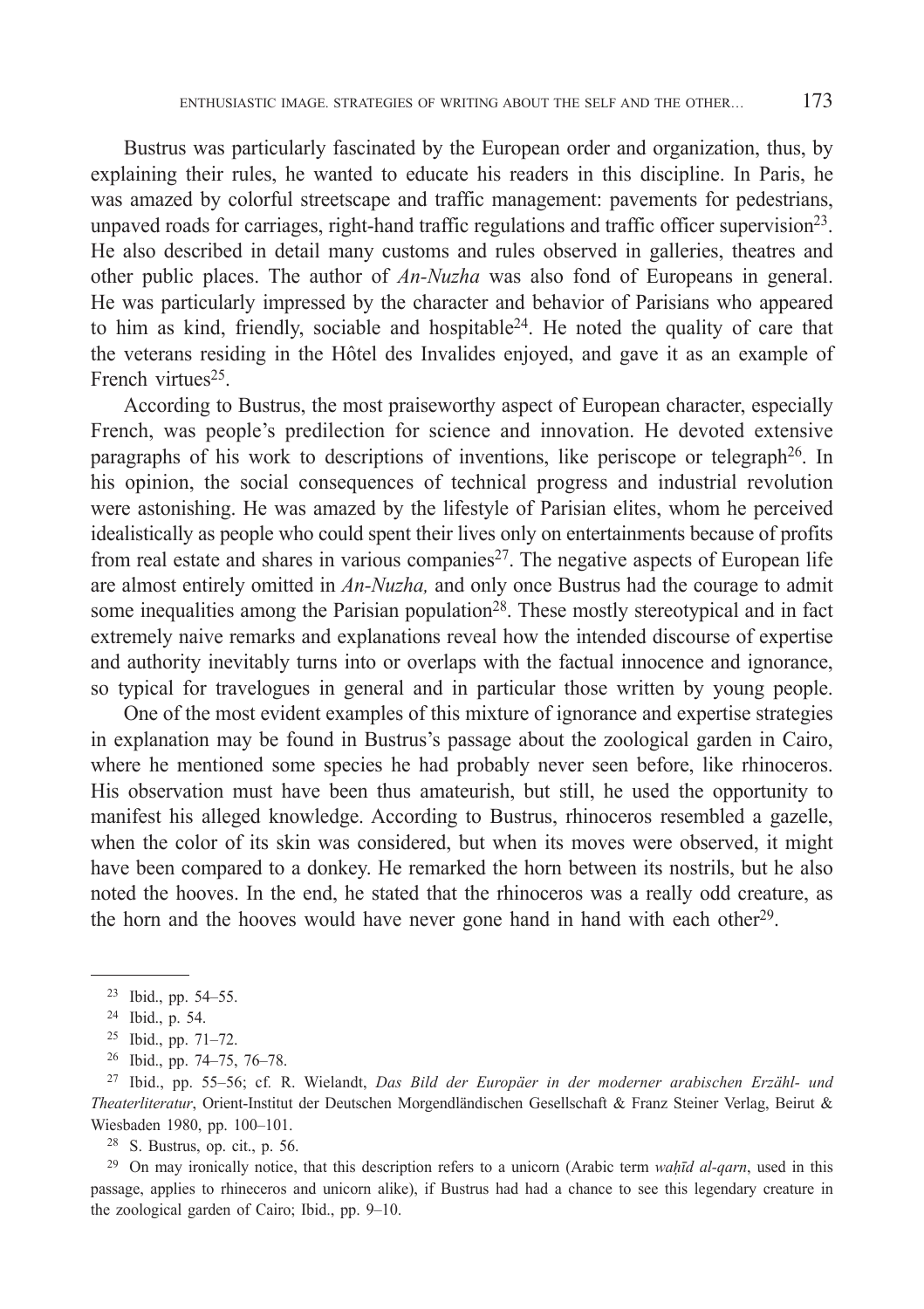The overflow of recurrent magnifying epithets such as: numerous, big, long, wide, spacious, beautiful, wonderful, great, elegant, of great structure and order etc. is also a characteristic feature of Bustrus's travelogue. His admiration for Europe is sometimes expressed in poetry. Enchanted by the cultural and scientific life of Paris and its beauty, he wrote three eulogies in the honor of the city. He composed the eulogies in praise of Schönbrunn Gardens in Vienna and the city of Berlin, as well as Baden-Baden resort in Germany30. Likewise, he sometimes resorted to the passages from classical Arabic poetry and its unquestioned authority among Middle Eastern readers, probably with an intention to confirm his own words. Again, this bombastic writing style is not only typical for many nineteenth-century Middle Eastern travelogues about Europe, but might be also considered as a result of his young age, and proves the innocent face of the traveler as well.

#### *We went…, we saw…*

Apart from the predilection for clichés in descriptions or poetry, Bustrus struggled to present himself as extremely objective in his travelogue. He wrote mainly about the facts, predominantly leaving personal impressions and assessments of less value. In this aspect, he presumably imitated or even copied guidebooks. This strategy of description might have lessened the authenticity of his writing, thus he tried to provide some evidence for his truthfulness in the travelogue. His readers are assured that he had really visited the places described by constant presence of the traveler, travelogue writer and narrator in the text.

The traveler-writer-narrator unity established at the beginning of his travelogue is consistently visible, however it may vary in the use of narrative strategies and stylistic devices. As it was mentioned before, he introduced his memoir in the third person singular perspective. There are also several passages written in the first person singular perspective, but in most of the times he used the first person plural. The meaning of the last strategy is ambiguous. It might be considered both as *pluralis maiestatis* or *pluralis modestiae* figure, and could be seen as an application of a literary mannerism. However, it has also some more literal consequences. Readers of *An-Nuzha* may think that Bustrus' experiences, observations and even impressions were totally shared by his companion, who is almost invisible and silent in the text. By that means, Bustrus, as a narrator, might have claimed to possess the entire truth and strengthened his authority. In this aspect, the authority could be also understood as a power.

<sup>30</sup> Ibid., pp. 57, 85, 102, 108, 120, 122.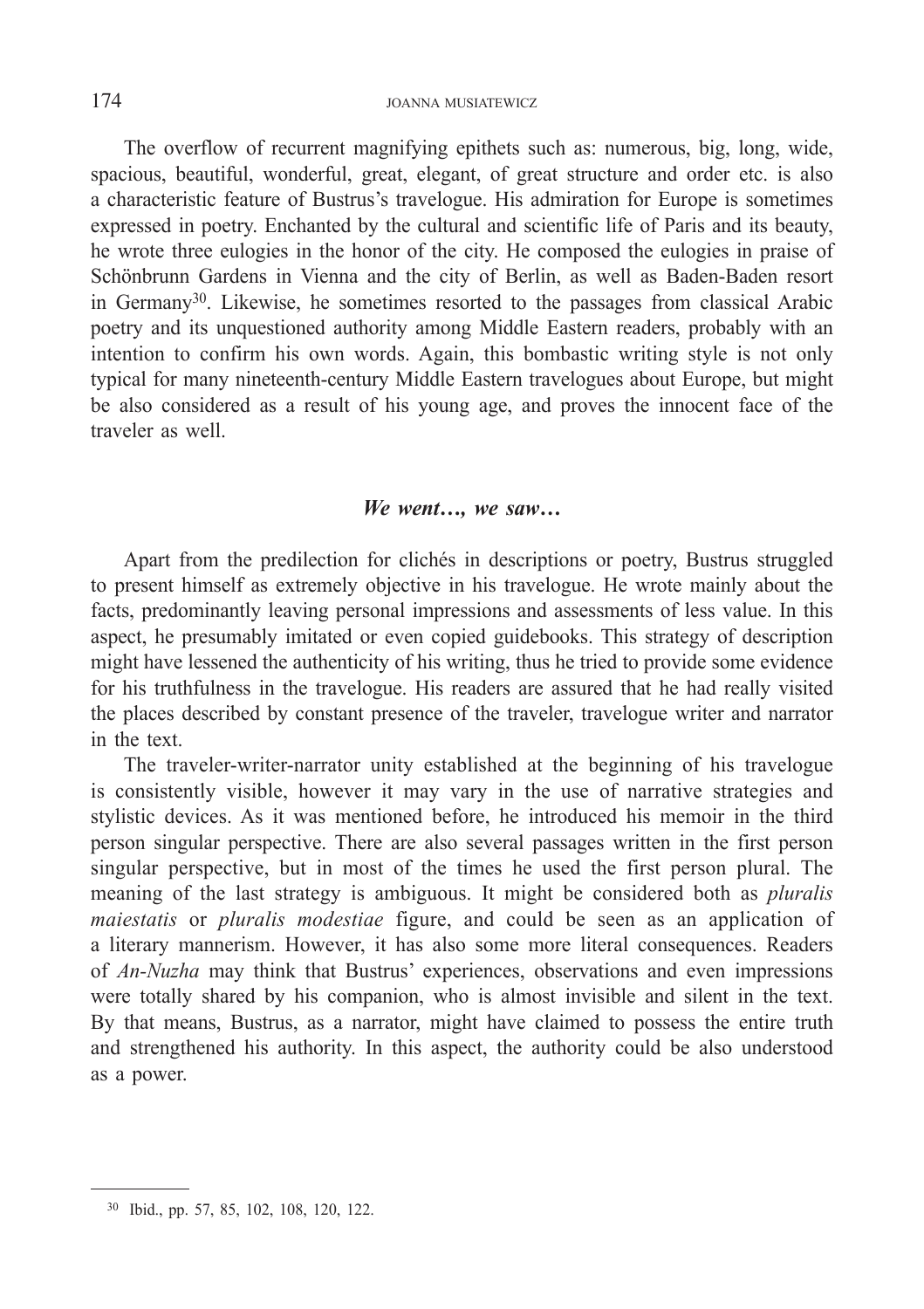#### *How wonderful the Europeans are!*

The second dialectic applied by Bustrus in his travelogue - the opposition between discourses of exotization and familiarization of the Other - is a paraphrase of a well known pair of strategies in literature translation, i.e. foreignization and domestication of the text. This opposition was thoroughly analyzed by Lawrence Venuti in his *The Translator's Invisibility. The History of Translation*<sup>31</sup>. According to Venuti, foreignization is a strategy that preserves and even highlights the specifics of the original text by emphasizing the linguistic and cultural differences between the content translated and the language and culture of the translator, as well as the readers of his translation. Domestication is an opposite strategy that reduces the original text to the rules of the language and culture of translation. In this article, the original opposition introduced by Venuti is replaced with two ideas that seem to be more suitable for travel writing understanding.

The concept of "exotization" has already become quite popular in literary and cultural studies, but its meaning remains vague. The present study refers to concise definitions of the exotic-related terms proposed by Andrzej Stoff, who highlighted the relative, shifting and passing nature of the aforementioned ideas which are based on the historical and cultural context. According to Stoff, the exotization is a literary phenomenon that tends to represent places, societies and cultures as distant from the narrator's perspective and aims to fascinate readers32. The term "familiarization" is used in the following passages in place of Venti's domestication, assuming that travelers never domesticate entirely the places seen and people met, as it would be against the principal aim of travel, that is leaving home and going somewhere, possibly far away, without settling down there. However travelers, particularly tourists, may not want, and usually do not want to meet with the absolute Other, since they consider him or her, consciously or unconsciously, more or less dangerous. They may be curious about something new and different, but they usually look for a novelty and difference that are safe as these novelties and differences share some familiar features. Thus, familiarization may be of two kinds. Firstly, travelers and tourists may look for and focus on something familiar in the Other. Secondly, they may try to reduce any difference between the Self and the Other by explaining it in familiar terms.

Most of the passages in Bustrus's travelogue where Europeans are represented tend to exotize the Other by stating that he is somehow different than the members of the author's community of origin. In Bustrus's travelogue this exotization does not mean that the Other is perceived as inferior. On the contrary, the result of the comparison between the Other and the Self in *An-Nuzha* is usually in favor of the Other. For instance, after learning the secrets of a periscope he states: "How wonderful the Europeans are, if they

<sup>31</sup> L. Venuti, *Translator's Invisibility: A History of Translation*, Routledge, London 1995, passim.

<sup>32</sup> Stoff used the Polish term *egzotyzm* in his work; A. Stoff, *Egzotyka, egzotyzm, egzotyczność. Próba rozgraniczenia pojęć*, in: *Egzotyzm w literaturze*, R. Kuźma (ed.), Wydawnictwo Naukowe Uniwersytetu Szczecińskiego, Szczecin 1990, s. 7–25, passim.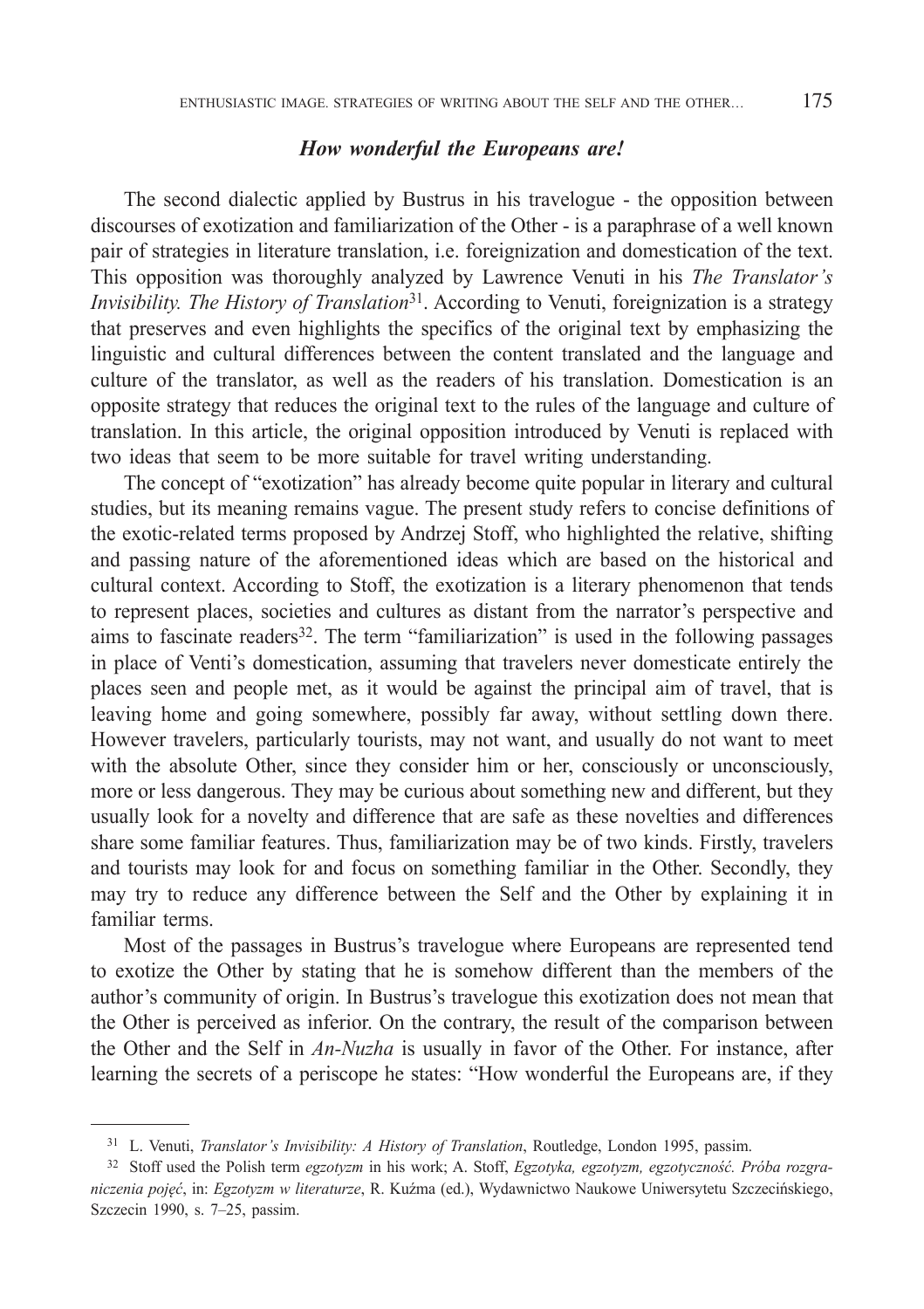used their brains to produce such amazing miracles!"<sup>33</sup>. As it has been already mentioned, one can hear some silent echoes of the negative side of Other's image in the passage about the inequalities inside the French society. Bustrus admitted there that many people committed suicides because of the high costs of living in the French capital. In his opinion, it was a phenomenon unheard of in the Middle East, despite the relative poverty there34. Moreover, the poverty in the nineteenth-century Europe manifested itself in a way that might have been perceived by a Middle Easterner as rather surprising. Bustrus noted that the poor inhabitants of Naples did not beg for alms, but asked the passers-by for the equivalent of the price paid for a bottle of alcohol<sup>35</sup>.

While describing Europe, Bustrus nonetheless did not focus only on the differences. He struggled to find some similarities between the Other and the Self and could have sought to facilitate the understanding of the Other among his readers, but it should be highlighted that mainly in the paragraphs devoted to places, not people. He remarked those tourist attractions that had some oriental origins or traits. In the paragraph dedicated to the Basilica of Saint Paul outside the Walls in Rome, he remarked, that from the Eastern point of view this was the most beautiful church in Rome, although the Westerners thought that it was surpassed by the Saint Peter's Cathedral<sup>36</sup>. Describing some fragments of internal decorations in the Roman places of worship, he paid attention to Salus Populi Romani icon of Madonna and Child from the Basilica of Saint Mary the Major. His Eastern eye perceived the Byzantine character of its ornamentation, since he admitted that even though its colors were so dark that the contours were hardly visible, the oriental form of the icon was still evident for the visitor<sup>37</sup>. He also reminded the Arab episodes in the history of Malta and the Arab origin of its language<sup>38</sup>.

### **Conclusion**

Bustrus travelogue, although relatively superficial and unsophisticated in comparison to many other examples of the nineteenth-century Arabic and Middle Eastern travel literature in general<sup>39</sup>, may provide the researcher with some interesting and valuable material for literary and cultural studies. The analysis and interpretation of exemplary stylistic and rhetorical devices, narrative techniques and subject matter of *An-Nuzha* proved that the

<sup>33</sup> S. Bustrus, op.cit. pp. 74–75.

<sup>34</sup> Ibid., p. 56.

<sup>35</sup> Ibid., p. 18.

<sup>36</sup> Ibid., p. 38.

<sup>37</sup> Ibid., p. 30.

<sup>38</sup> Ibid., p. 16.

<sup>39</sup> With such milestone works of this genre as: R.R. al-Ṭaḥṭāwī, *Ad-Dīwān an-Nafīs fī Īwān Bārīs aw Tahlīṣ* al-Ibrīz fī Talhīş Bārīz, Būlāq 1250 (1834), A.F. al-Šidyāq, Kitāb ar-Rihla al-Mawsūma bi-al-Wāsita fī Maʻrifat Ahwāl *al-Maliṭa wa-Kašf al-Muhabbā 'an Funūn Ūrubba*, Maṭba'at ad-Dawla at-Tūnusiyya bi-Ḥaḍāratihā al-Maḥmiyya, 1283 h. (1866); H̲.D. at-Tūnusī, *Aqwam al-Masā lik fī Maʻrifat Aḥ wā l al-Mamā lik*, Maṭba'at ad-Dawla bi-Ḥaḍāratihā Tūnus al-Maḥmiyya, Tūnus 1284h. (1867).